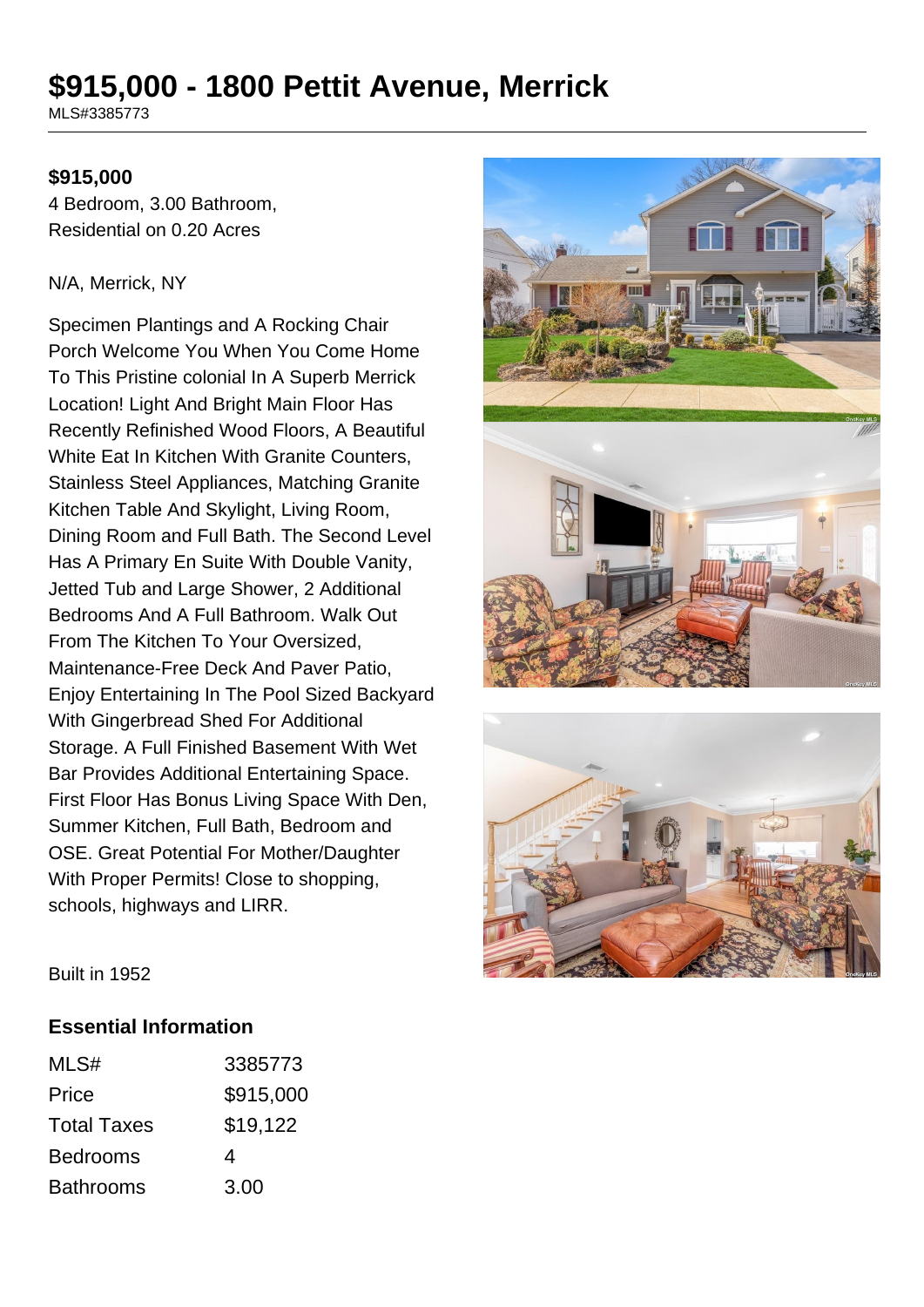| <b>Full Baths</b>        | З                              |
|--------------------------|--------------------------------|
| Lot Square Footage 8,850 |                                |
| Acres                    | 0.20                           |
| <b>Year Built</b>        | 1952                           |
| <b>Type</b>              | <b>Residential</b>             |
| Sub-Type                 | <b>Single Family Residence</b> |
| <b>Style</b>             | Exp Ranch                      |
| <b>Status</b>            | Pending                        |
|                          |                                |

## **Community Information**

| Address      | 1800 Pettit Avenue |
|--------------|--------------------|
| Subdivision  | N/A                |
| City         | <b>Merrick</b>     |
| County       | Nassau             |
| <b>State</b> | NY                 |
| Zip Code     | 11566              |

## **Amenities**

| Features     | Level, Near Public Transit                  |
|--------------|---------------------------------------------|
| Parking      | Private, Attached, 1 Car Attached, Driveway |
| # of Garages |                                             |
| Garages      | Private, Attached, 1 Car Attached, Driveway |

## **Interior**

| Interior                 | Hardwood                                                                                                                      |
|--------------------------|-------------------------------------------------------------------------------------------------------------------------------|
| <b>Interior Features</b> | 1st Floor Bedrm, Eat-in Kitchen, Granite Counters, Guest Quarters,<br>Living Room / Dining Room, Master Bath, Pantry, Wet Bar |
| Appliances               | Dishwasher, Dryer, Oven, Refrigerator, Washer                                                                                 |
| Heating                  | Natural Gas, Baseboard                                                                                                        |
| Cooling                  | <b>Central Air</b>                                                                                                            |
| <b>Has Basement</b>      | Yes                                                                                                                           |
| <b>Basement</b>          | Finished, Full                                                                                                                |

## **Exterior**

| <b>Exterior</b>          | Frame, Vinyl Siding          |
|--------------------------|------------------------------|
| <b>Exterior Features</b> | <b>Sprinkler Lawn System</b> |
| <b>Lot Description</b>   | Level, Near Public Transit   |
| Windows                  | Skylight(s)                  |
| Construction             | Frame, Vinyl Siding          |